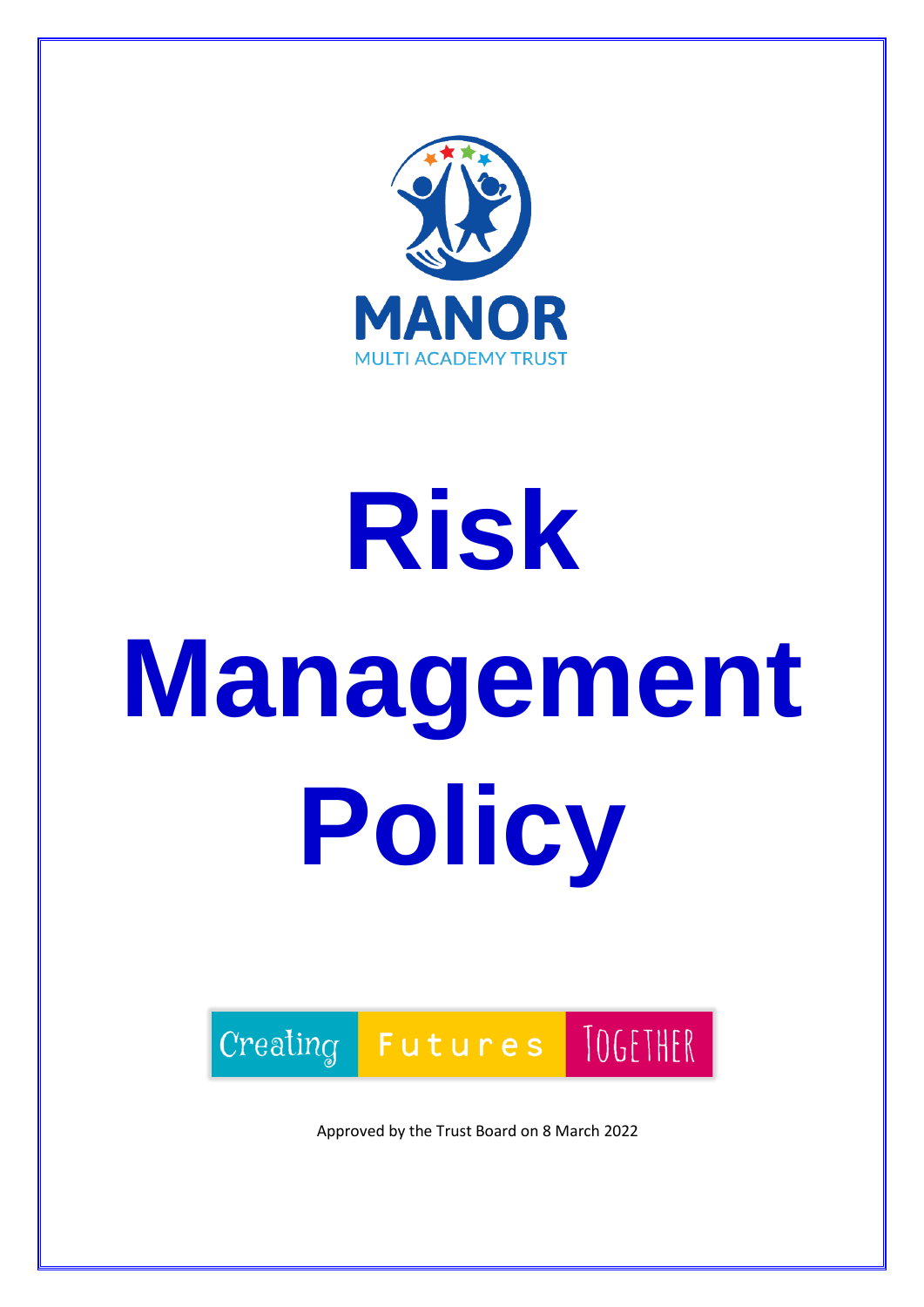# Contents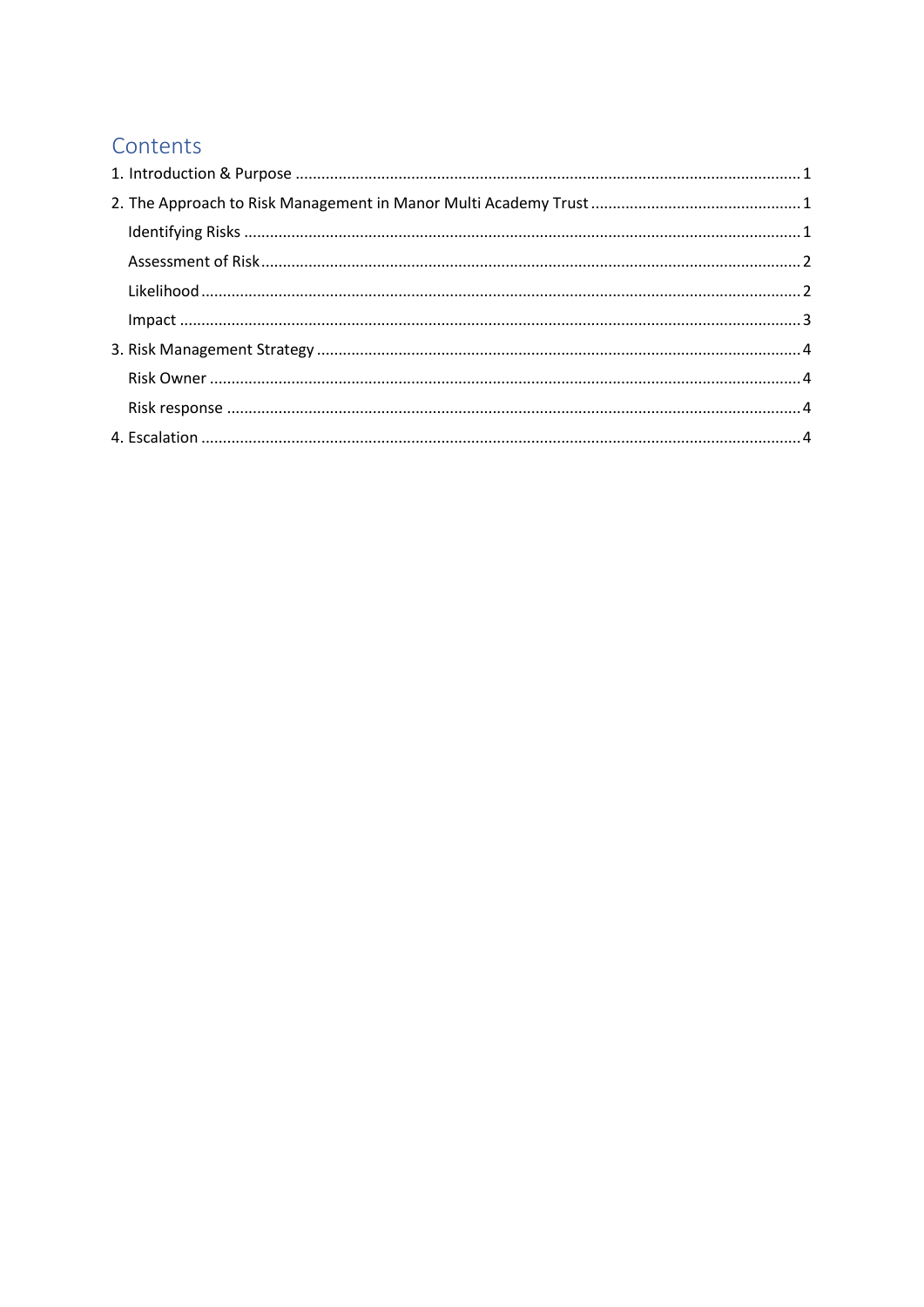## <span id="page-2-0"></span>**1. Introduction & Purpose**

Our Trust's aspiration is that every child who attends a school within our MAT attends a "Great School." That all pupils are nurtured inspired and receive a world class education. Our goal is to ensure that every member of staff receives the highest quality professional development and tailored support so they can be the best they can be.

The statements in this policy contribute to our approach regarding our structures and governance:

- a. Manor Multi Academy Trust is committed to minimising risk through a framework of integrated governance supported by a proactive risk management culture.
- b. Risk can be defined as the combination of the potential likelihood of an event and its impact. In managing our schools there is the potential for events and consequences that constitute opportunities for benefit (upside) or threats to success (downside). Risk Management is concerned with both positive and negative aspects of risk.
- c. In the safety field, it is recognized that consequences are only negative and therefore the management of safety risk is focused on prevention of harm.

## <span id="page-2-1"></span>**2. The Approach to Risk Management in Manor Multi Academy Trust**

- a. Risk management is a central part of our strategic management and culture. It is the process whereby we methodically address the risks attached to our activities with the goal of achieving sustained benefit within each activity and across the portfolio of all activities.
- b. The focus of good risk management is the effective identification and treatment of risks. Its objective is to add the maximum sustainable value to all our activities. It focuses on understanding the potential upside and downside of all those factors, which can affect our organisation.
- c. Employees at all levels throughout the Trust should include risk management and awareness of risk as a key element of their job description and duties. This supports accountability, performance measurement and reward, thus promoting proactivity.
- d. Key performance indicators for risk management shall be developed, implemented and reviewed to measure the effectiveness of the risk management process.

## **3. Risk Management Cycle**

Identify Risk > Assess > Determine Risk Management Strategy > Respond > Debrief

## <span id="page-2-2"></span>Identifying Risks

Risk identification cannot be centralised to a core team or function, it must be a fluid part of the day today operation of the organisation and across the estate. Risk identification is a core competency and must be developed through the performance management process. Manor Multi Academy Trust works to a framework of four key areas to identify and classify risks. This allows the organisation to take into consideration both internal and external factors that can positively or negatively affect the organisation.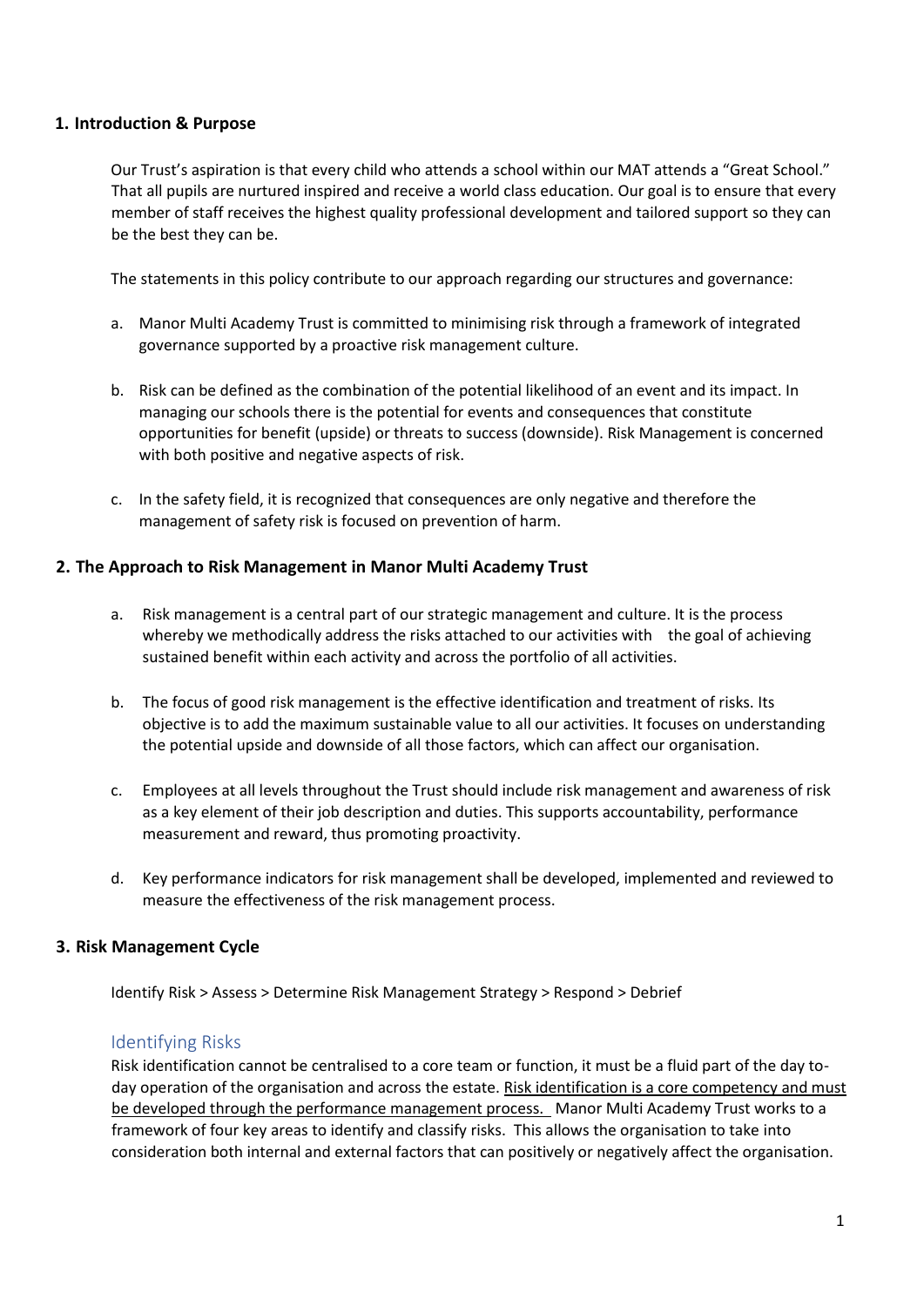A list of risks will be identified using a variety of techniques including data analysis, risk identification workshops, options appraisals and incident investigation among others. The Chief Finance Officer will maintain the Trust's Risk Register. Risks will be categorised into the following framework on the Trust Risk Register:

- **Strategic and Reputational Risks**
- **Financial Risks**
- **Compliance Risks**
- **Operational Risks & Safeguarding Risks**

# <span id="page-3-0"></span>Assessment of Risk

Likelihood x Impact = Risk profile (severity). Risks will be assessed on two core criteria:

- **Likelihood (L)**: the probability of the risk occurring
- **Impact (I)**: the positive or negative ramifications of the risk coming to fruition.

**Risks Severity Overall risk score (L x I)** 

Both criteria will be scored on the Risk Register, between 1 (the lowest) and 5 (the highest). When multiplied together, the total provides a quantifiable risk profile. The risk profile will then determine the severity of the risk through a simple Red, Amber, Green framework (severity).

Risk profile score (severity) RAG rating (Red, Amber, Green)

**1 ≥ 5 Green 6 ≥ 12 Amber 13 ≥ 25 Red** 

# Likelihood

## <span id="page-3-1"></span>**Likelihood**

The following table provides the indicative terms against which the probability of a risk event occurrence is evaluated. Please note, the 'Indicative frequency' may not be relevant when assessing risks related to repeated activities or when objectives are to be delivered over discrete periods of time – it should not be the sole basis for assessment.

| <b>Level</b> | <b>Likelihood</b> | <b>Description</b>                 |           | <b>Indicative frequency</b>     |  |
|--------------|-------------------|------------------------------------|-----------|---------------------------------|--|
|              | Rare              | May never occur                    | $<$ 5%    | Once in the next 10 years       |  |
| C            | Unlikely          | Would be surprising if it occurred | $5 - 25%$ | Once in the next 5 years        |  |
| 3            | Possible          | May occur at some stage            | 26-65%    | Once in the next 3 years        |  |
| 4            | Likely            | Probably will occur (no surprise)  | 66-95%    | At least once in the next year  |  |
| 5            | Almost certain    | Expected to occur                  | >95%      | Multiple times in the next year |  |

## **Likelihood scores are based on an event taking place within one academic year or less**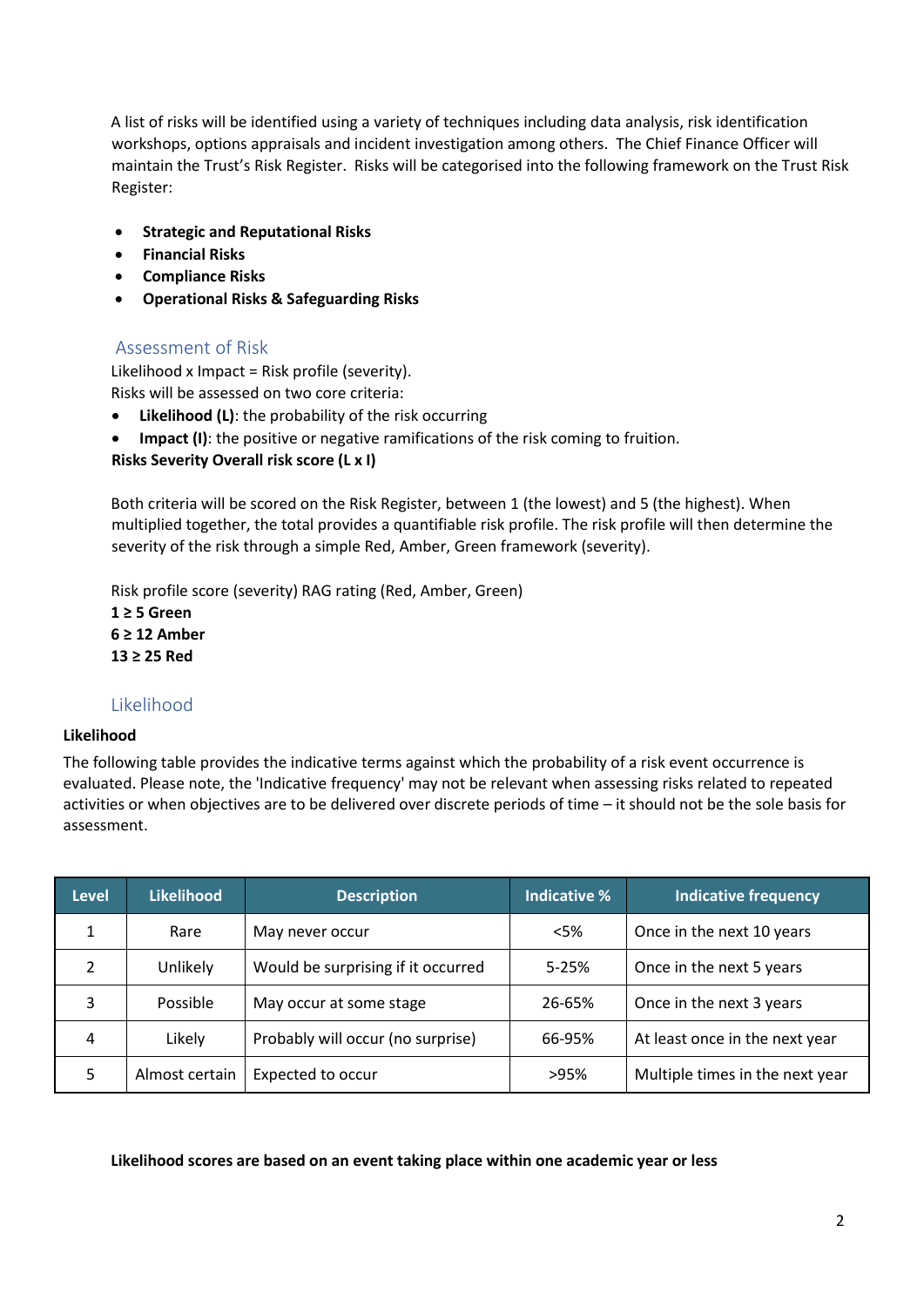# Impact

<span id="page-4-0"></span>

|                |            | <b>Risk category</b>                                                                                                                                                                                                                                           |                                                                                                                                               |                                                                                                                                                                 |                                                                                                                                                                                  |                                                                                                                                |                                                                                                                                                           |                                                                      |
|----------------|------------|----------------------------------------------------------------------------------------------------------------------------------------------------------------------------------------------------------------------------------------------------------------|-----------------------------------------------------------------------------------------------------------------------------------------------|-----------------------------------------------------------------------------------------------------------------------------------------------------------------|----------------------------------------------------------------------------------------------------------------------------------------------------------------------------------|--------------------------------------------------------------------------------------------------------------------------------|-----------------------------------------------------------------------------------------------------------------------------------------------------------|----------------------------------------------------------------------|
| Level          | Impact     | <b>Pupil</b><br>outcomes                                                                                                                                                                                                                                       | Wellbeing<br>and safety                                                                                                                       | <b>Finance</b>                                                                                                                                                  | <b>Reputation</b>                                                                                                                                                                | <b>Operations</b>                                                                                                              | <b>Strategy</b>                                                                                                                                           | Legal and compliance                                                 |
| 1              | Negligible | Educational<br>outcomes,<br>engagement<br>and wellbeing,<br>and pathways<br>and transitions<br>can be met<br>with<br>workarounds                                                                                                                               | Minor injury<br>requiring no<br>first aid or in-<br>school support<br>for stress or<br>trauma                                                 | Small loss<br>that can be<br>absorbed                                                                                                                           | Internal impact<br>No external<br>impact                                                                                                                                         | School<br>operations<br>continue with<br>slight<br>interruptions to<br>normal<br>activities                                    | Goals, targets and<br>key improvement<br>strategies can be<br>delivered with<br>inconsequential<br>impacts                                                | Minor legal penalties                                                |
| $\overline{2}$ | Minor      | Educational<br>outcomes,<br>engagement<br>and wellbeing,<br>and pathways<br>and transitions<br>achieved but<br>below targets                                                                                                                                   | Injury or ill<br>health<br>requiring first<br>aid<br>In-school<br>support for<br>stress or<br>trauma<br>required                              | Loss of<br>consumable<br>assets<br><2%<br>deviation from<br>the budget<br>Minor fraud<br>possible                                                               | Adverse<br>comments in<br>local media<br>Short-term<br>stakeholder<br>dissatisfaction                                                                                            | Some school<br>operations<br>disrupted<br>Minor<br>workarounds<br>return school<br>to normal<br>operations                     | Minor workaround<br>needs to be<br>implemented to<br>deliver the goals,<br>targets and key<br>improvement<br>strategies                                   | Low-level legal penalties                                            |
| 3              | Moderate   | Pupils' overall<br>performance<br>levels in<br>English and<br>maths are<br>static<br>Increase in<br>truancy<br>Partial<br>achievement<br>of targeted<br>pathways and<br>transitions                                                                            | Injury or ill<br>health<br>requiring<br>medical<br>attention<br>Professional<br>support for<br>stress or<br>trauma<br>required                | Loss of<br>assets<br>$2 - 5%$<br>deviation from<br>budget<br>External audit<br>management<br>letter                                                             | External<br>scrutiny<br>Adverse<br>comments in<br>county/city<br>media<br>Impact on<br>stakeholder<br>relationship                                                               | Key school<br>operations<br>temporarily<br>disrupted<br>SLT meeting<br>required to<br>return school<br>to normal<br>operations | Constant<br>consultation with<br>key stakeholders<br>needs to be<br>maintained to<br>deliver goals,<br>targets and key<br>improvement<br>strategies       | Significant legal<br>penalties<br>Operations monitored<br>internally |
| 4              | Major      | National<br>targeted<br>improvements<br>not achieved<br>Partial<br>achievement<br>of targeted<br>learning<br>outcomes<br>Pupil<br>dissatisfaction<br>with access to<br>pathways or<br>transitions                                                              | Injury or ill<br>health<br>requiring<br>hospital<br>admission<br>Ongoing<br>clinical support<br>for stress or<br>trauma<br>required           | Loss of<br>significant<br>assets<br>$6 - 15%$<br>deviation from<br>budget<br>External audit<br>qualification<br>on accounts<br>High-level<br>fraud<br>committed | External<br>investigation<br>Adverse<br>comments in<br>national media<br>Tenuous<br>stakeholder<br>relationship                                                                  | All school<br>operations<br>disrupted<br>External<br>assistance<br>sought                                                      | Significant<br>adjustment to<br>resource allocation<br>and service delivery<br>required to deliver<br>goals, targets and<br>key improvement<br>strategies | Operations monitored by<br>external regulatory body                  |
| 5              | Severe     | Decline in<br>pupil<br>performance<br>and progress<br>in English and<br>maths<br>Pupil<br>engagement<br>and<br>connectedness<br>to the school<br>and their peers<br>is very poor<br>Declining<br>number of<br>pupil options<br>for pathways<br>and transitions | Fatality or<br>permanent<br>disability<br>Extensive<br>clinical support<br>for multiple<br>individuals for<br>stress or<br>trauma<br>required | Loss of key<br>assets<br>>15%<br>deviation from<br>budget<br>Systematic<br>and high-<br>value fraud                                                             | Commission of<br>inquiry<br>Adverse<br>comments in<br>national media<br>on a major<br>scale, e.g. front-<br>page news<br>Stakeholder<br>relationship<br>irretrievably<br>damaged | Normal school<br>operations<br>cease<br>School<br>evacuated<br>Appropriate<br>external<br>bodies notified                      | Goals, targets and<br>key improvement<br>strategies cannot<br>be delivered<br>Changes need to<br>be made to the<br><b>SDP</b>                             | Programmes/operations<br>ceased by regulatory<br>body                |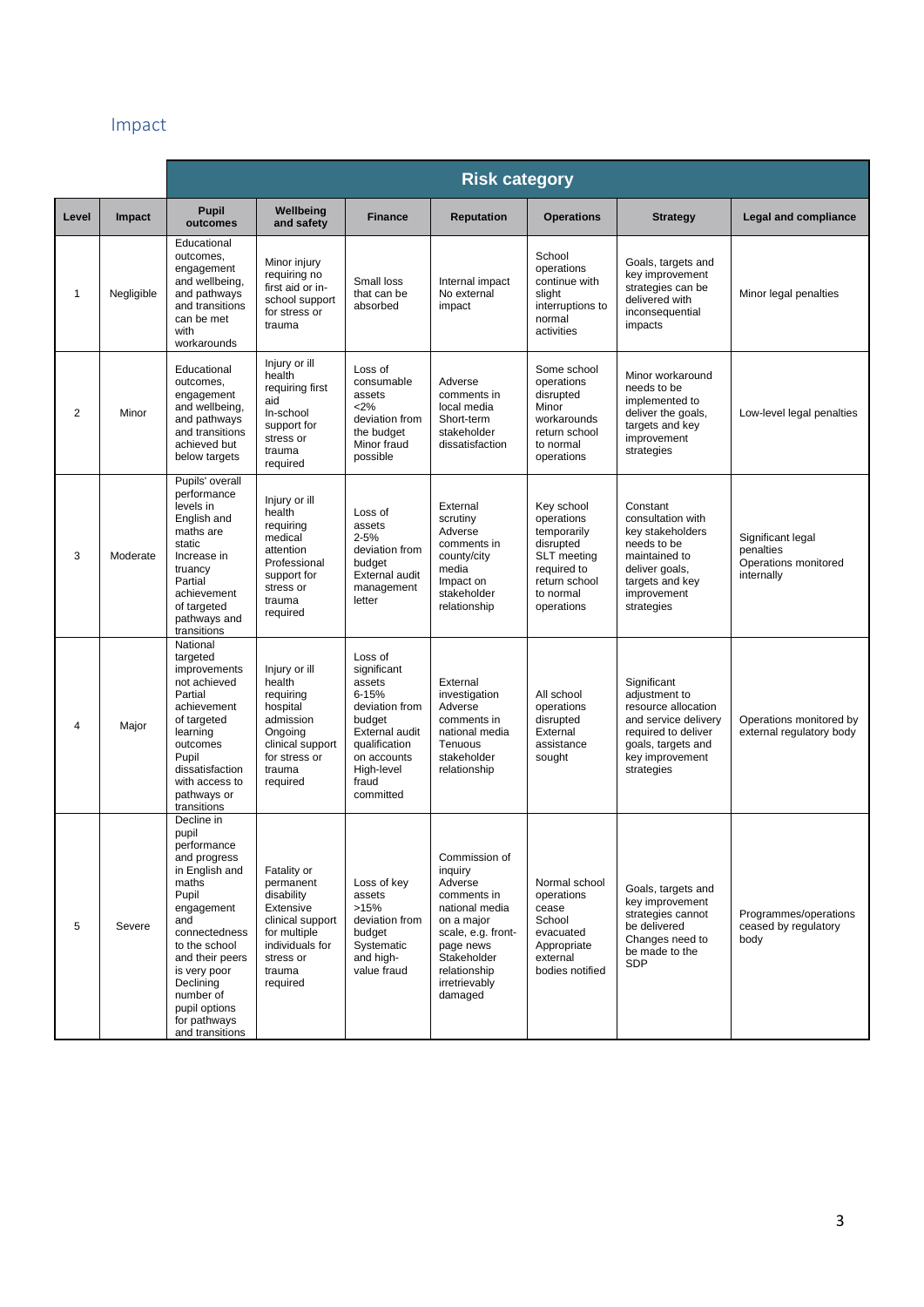## <span id="page-5-0"></span>**3. Risk Management Strategy**

The risk management strategy determines the way in which the organisation will respond to a risk. The Trust has adopted four categories of risk response type:

- *Transfer*  Through conventional insurance or by supporting a third party to take the risk in another way.
- Tolerate The Trust's ability to do anything about some risks may be limited, or the cost of taking any action may be disproportionate to the potential benefit gained: common for large external risks. In these cases, the response may be to tolerate, but the risk should be tracked so the Trust is ready to reconsider and act should the risk escalate. Tolerance levels must be set that determine the level of risk and inform the decision making process.
- Treat Most risks will fall within this category. The purpose of taking action to reduce the chance of risk occurring is not necessarily to obviate the risk, but to contain it to an acceptable level. Risk will be dealt with at an appropriate level where the responsibility to decide on action will rest. Other risks may translate into activities designed to mitigate them. As is the case with any change in course of action, new risks may be encountered which subsequently require management.
- Terminate Do things differently thus removing the risk wherever it is feasible to do so.

## <span id="page-5-1"></span>Risk Owner

Once a response type is elected, a detailed strategy will be outlined and communicated by the risk owner. One individual, where possible, should be elected as the risk owner. During the formation of the risk management strategy phase, the risk owner will identify stakeholders with an interest in or affected by the risk. Stakeholders must be consulted to establish their relationship with the risk and what influence this might have on the risk management process. To ensure a holistic approach to risk management consultation must be ongoing.

## <span id="page-5-2"></span>Risk response

The risk owner will then coordinate all activities to ensure the successful implementation of the strategy and will remain responsible for effective communication throughout the implementation phase. **Post implementation debrief** 

The final stage of the risk management cycle is to conduct a debrief after the implementation of the management strategy to assess the effectiveness of the strategy.

# <span id="page-5-3"></span>**4. Escalation**

Risk should be understood and reported at all levels within the Trust.

## **The Trustees should:**

- know about the most significant risks facing the organisation through monitoring of the Risk Register;
- ensure appropriate levels of awareness throughout the organisation;
- know how the organisation will manage a crisis;
- know the importance of government and stakeholder confidence in the Trust/company;
- be assured that the risk management process is working effectively; and
- publish a clear risk management policy covering risk management philosophy and responsibilities.

## **Local Governing Bodies should:**

- know about the most significant risks facing their school and have a local risk register;
- ensure appropriate levels of awareness throughout the local leadership;
- know how their school will manage a crisis;